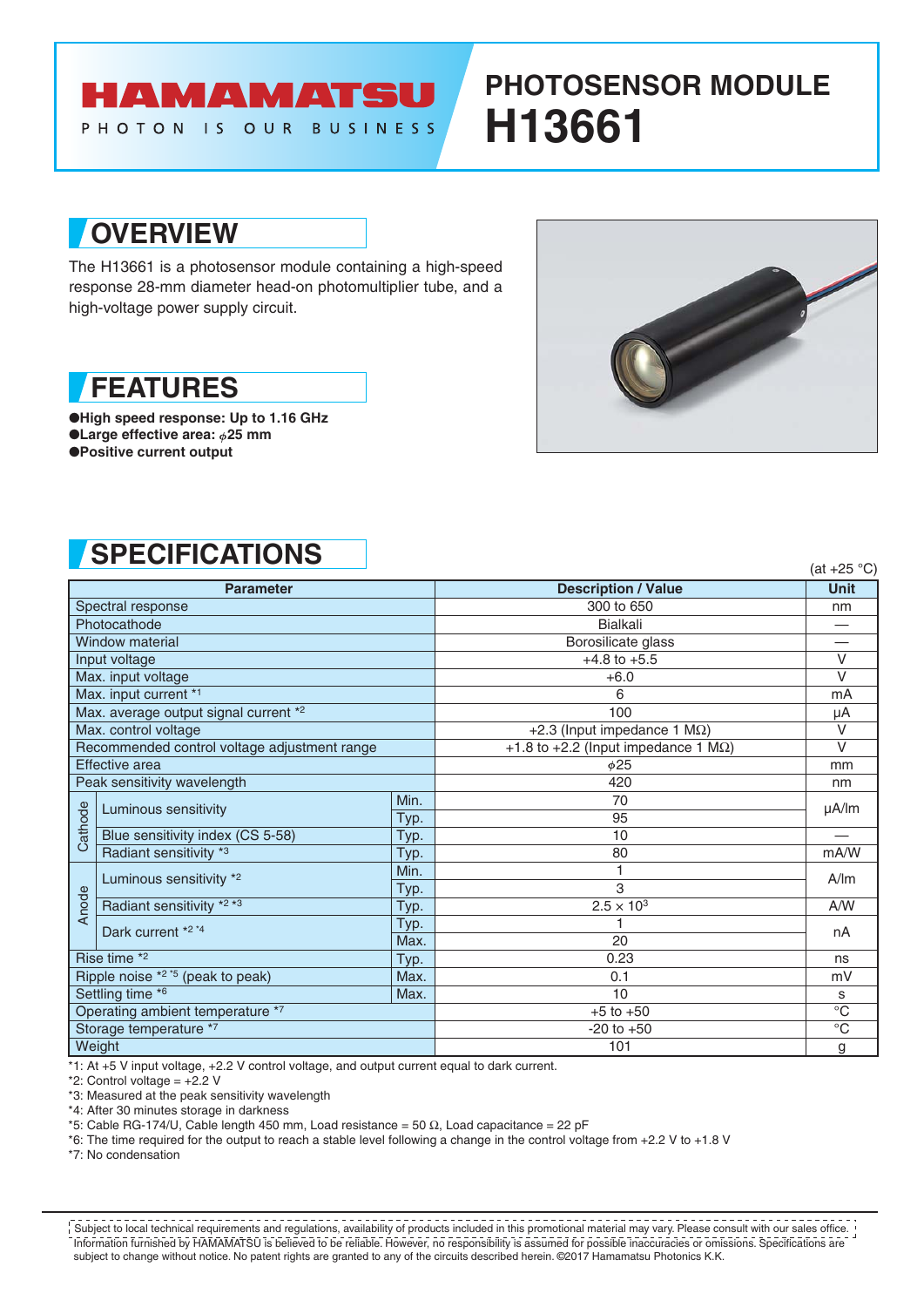Figure 1: Schematic diagram



SIGNAL (20 mV/div.)

SIGNAL (20 mV/div.)





Figure 3: Time response (Example)



TPMOC0275EA

TIME (500 ps/div.)

#### Figure 4: Sensitivity adjustment method

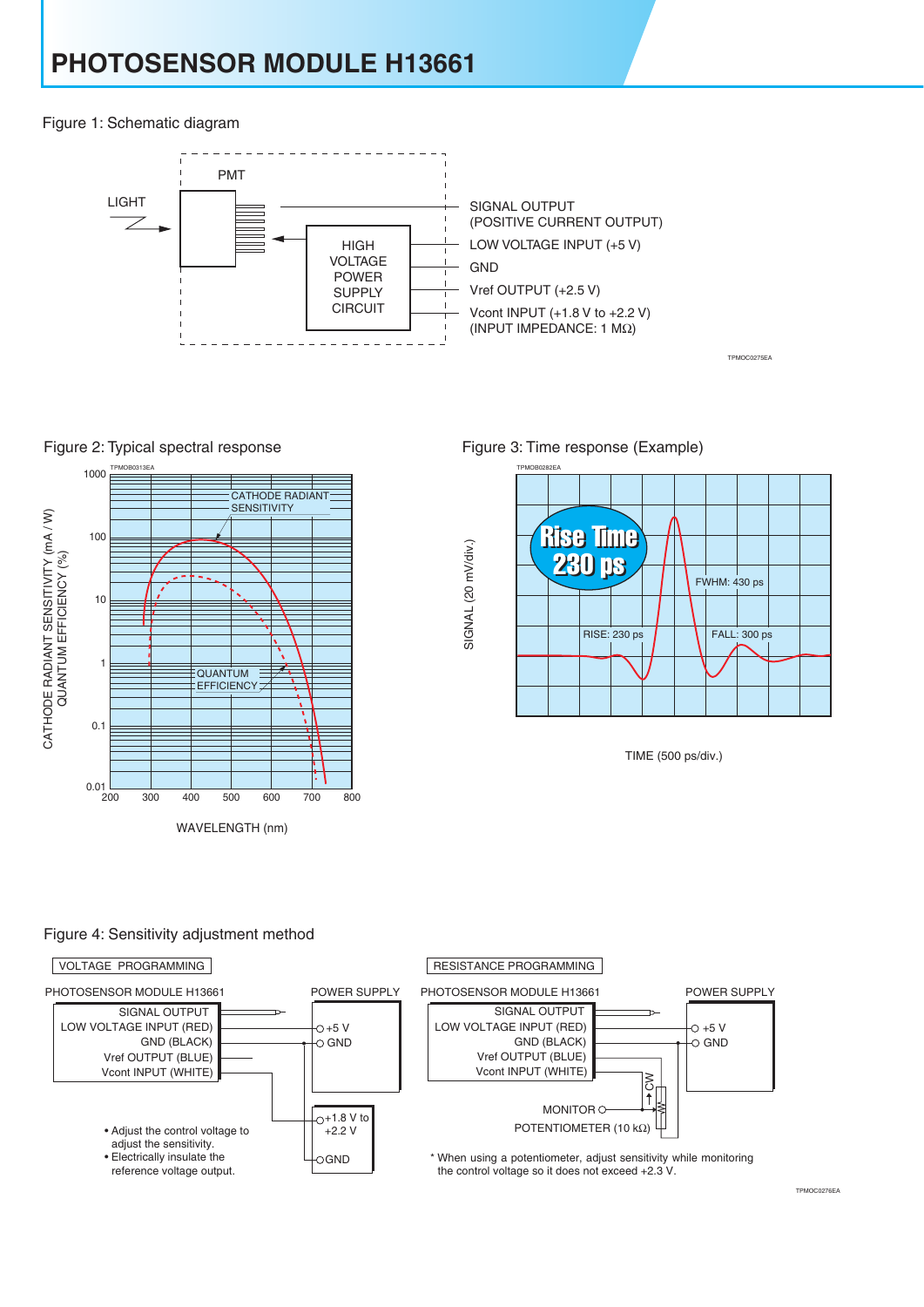



#### Figure 6: Typical output current vs. input current



Figure 7: Typical DC linearity



Figure 8: Typical pulse linearity



OUTPUT CURRENT (mA)

Figure 9: Dimensional outlines (Unit: mm)